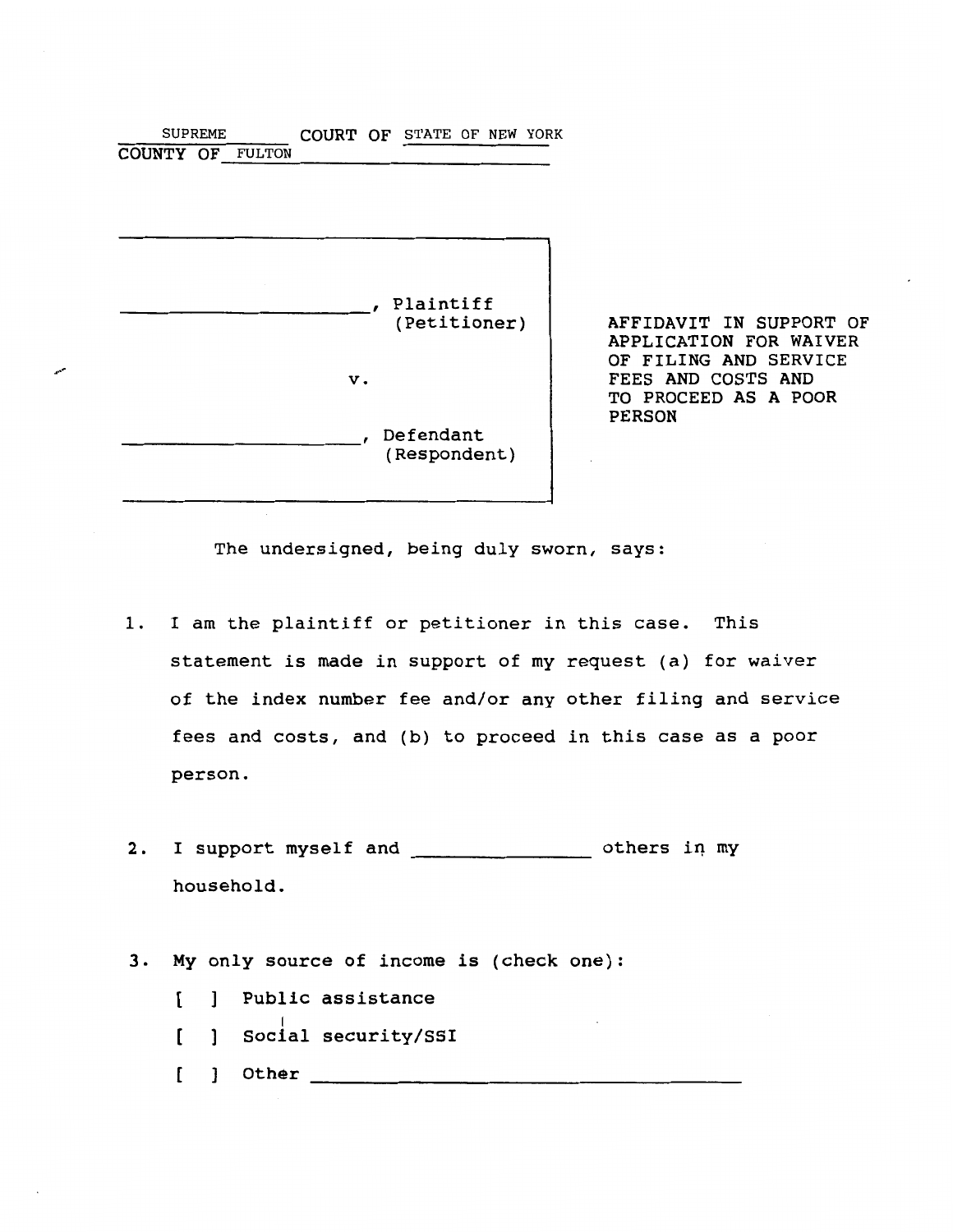4. The amount of income I receive each month is \$

5. Check one of the items below:

[ ] I do not have a bank account.

[ ] I have a bank account with approximately \$

in the account.

6. I own the following property which has an estimated value as indicated: [IF NONE, WRITE "NONE"]

## LIST PROPERTY VALUE

7. I have no other savings, property or assets.

- 8. I am unable to pay the costs, fees and expenses necessary to assert my rights in this case.
- 9. No one else who is able to pay any required costs and fees has a beneficial interest in the results of this case.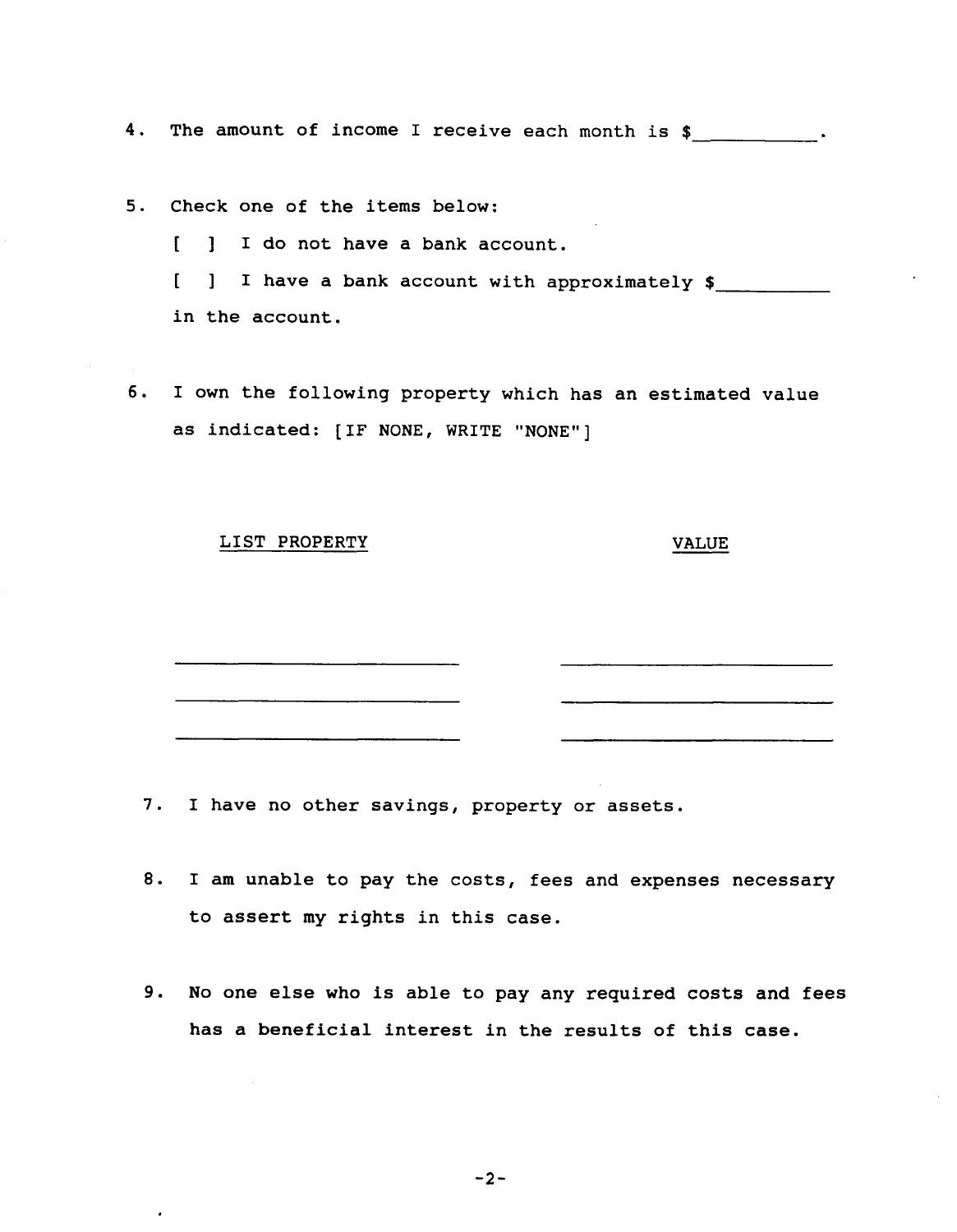**10.** The facts of my case are described in my court papers, which are attached.

11. I have made no prior request for this relief in this case.

WHEREFORE, I request (a) that all fees relating to the filing and service of this action or proceeding be waived, and (b) that I be permitted to proceed in this case in all respects as a poor person.

(Signature)

Sworn to before me this \_\_\_ day of \_\_\_, 19\_\_\_.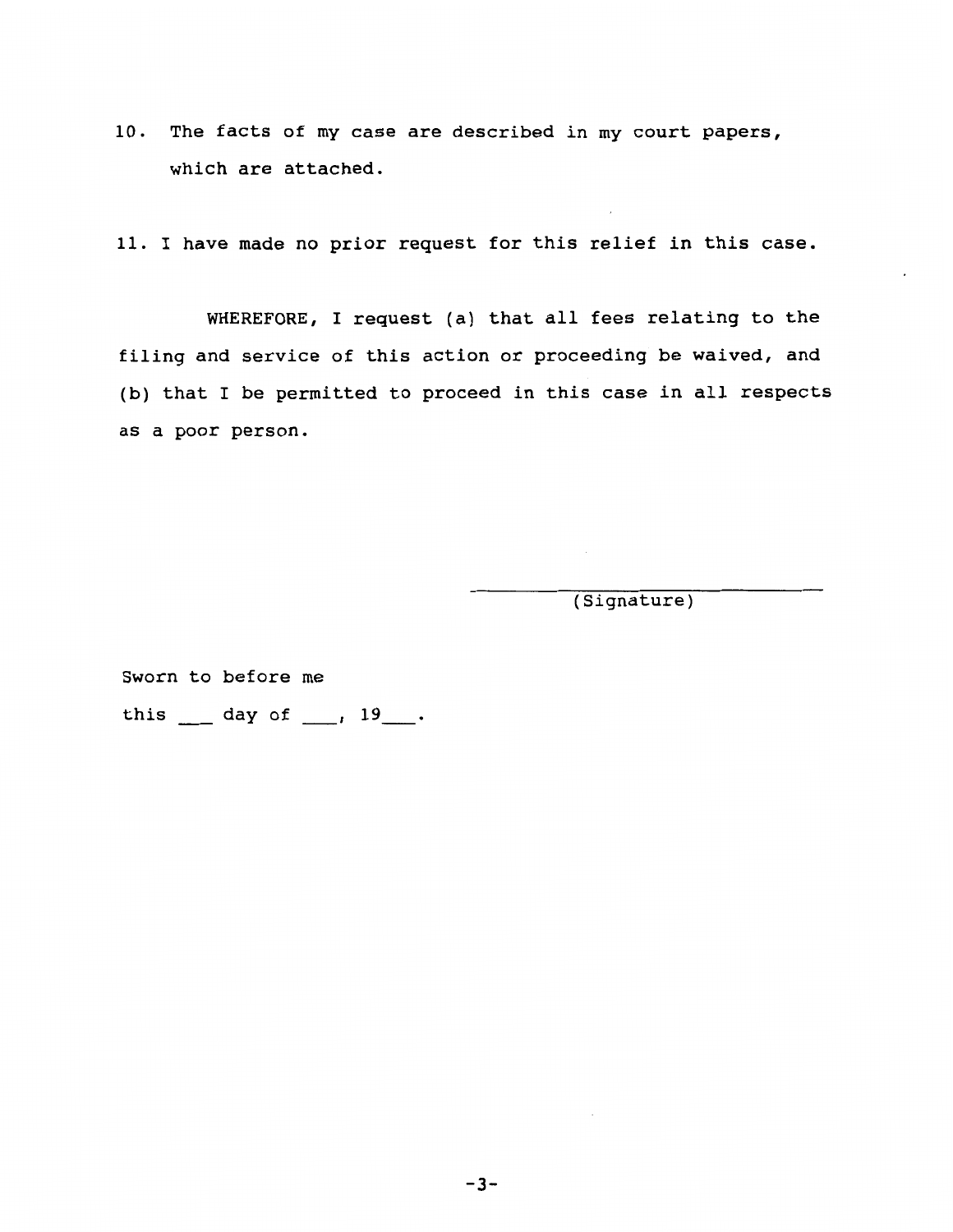| - 1                   |                                     | At the CHITECH CHITECH CHITECH CHITECH CHITECH CHITECH CHITECH CHITECH CHITECH CHITECH CHITECH CHITECH CHITECH |
|-----------------------|-------------------------------------|----------------------------------------------------------------------------------------------------------------|
|                       |                                     | of the Supreme Court of the State                                                                              |
| $\frac{2}{3}$         |                                     | of New York, held in and for the                                                                               |
|                       |                                     |                                                                                                                |
|                       |                                     | Courthouse,                                                                                                    |
|                       |                                     |                                                                                                                |
| $\boldsymbol{5}$      |                                     |                                                                                                                |
| $\boldsymbol{6}$      | PRESENT: HON.                       |                                                                                                                |
|                       | Justice of the Supreme Court        |                                                                                                                |
|                       |                                     | ----------X                                                                                                    |
|                       | In the Matter of the Application of |                                                                                                                |
| 7,8                   |                                     | Index No.                                                                                                      |
|                       | Plaintiff,                          |                                                                                                                |
|                       |                                     |                                                                                                                |
|                       | -against-                           | <b>POOR PERSON ORDER</b>                                                                                       |
| 9                     |                                     |                                                                                                                |
|                       | Defendant.<br>--------------------X |                                                                                                                |
|                       |                                     |                                                                                                                |
| 10                    |                                     | Upon the annexed affidavit of ______________________________, the verified complaint                           |
|                       |                                     |                                                                                                                |
|                       |                                     |                                                                                                                |
|                       |                                     |                                                                                                                |
|                       | $Esq., \, dated$                    |                                                                                                                |
| 13<br>$\overline{14}$ |                                     | And it being alleged that said Plaintiff has a good cause of action or claim based upon:                       |
|                       |                                     |                                                                                                                |
|                       |                                     |                                                                                                                |
|                       |                                     |                                                                                                                |
|                       |                                     |                                                                                                                |
|                       |                                     |                                                                                                                |
|                       |                                     |                                                                                                                |
|                       |                                     |                                                                                                                |
|                       |                                     |                                                                                                                |
|                       |                                     |                                                                                                                |

 $\label{eq:2.1} \frac{1}{\sqrt{2}}\left(\frac{1}{\sqrt{2}}\right)^{2} \left(\frac{1}{\sqrt{2}}\right)^{2} \left(\frac{1}{\sqrt{2}}\right)^{2} \left(\frac{1}{\sqrt{2}}\right)^{2} \left(\frac{1}{\sqrt{2}}\right)^{2} \left(\frac{1}{\sqrt{2}}\right)^{2} \left(\frac{1}{\sqrt{2}}\right)^{2} \left(\frac{1}{\sqrt{2}}\right)^{2} \left(\frac{1}{\sqrt{2}}\right)^{2} \left(\frac{1}{\sqrt{2}}\right)^{2} \left(\frac{1}{\sqrt{2}}\right)^{2} \left(\$ 

 $\sim 10^{-10}$ 

 $\label{eq:2} \frac{1}{\sqrt{2}}\sum_{i=1}^n\frac{1}{\sqrt{2}}\sum_{j=1}^n\frac{1}{j!}\sum_{j=1}^n\frac{1}{j!}\sum_{j=1}^n\frac{1}{j!}\sum_{j=1}^n\frac{1}{j!}\sum_{j=1}^n\frac{1}{j!}\sum_{j=1}^n\frac{1}{j!}\sum_{j=1}^n\frac{1}{j!}\sum_{j=1}^n\frac{1}{j!}\sum_{j=1}^n\frac{1}{j!}\sum_{j=1}^n\frac{1}{j!}\sum_{j=1}^n\frac{1}{j!}\sum_{j=1}^$